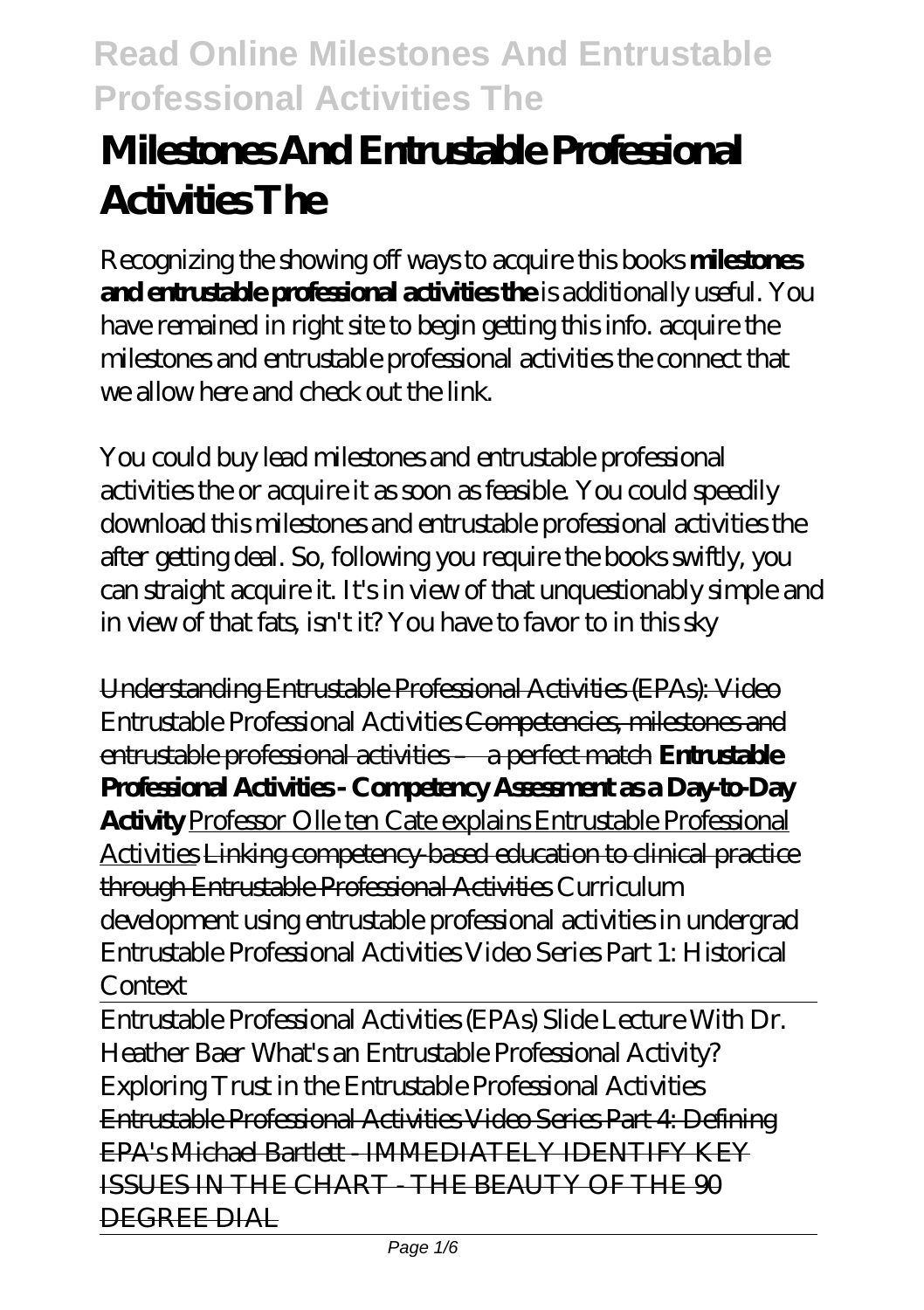Account-Based Marketing (Explained) Professionalism, Supervision and Pearls for the PGY1 Resident Popsicle Catapult : Engineering Activity for Kids The Do's and Don'ts in a Professional Workplace Competence Based Teaching \u0026 Learning**Training Needs Analysis or TNA Competency Based Learning The New Curriculum at Harvard Medical School** Entrustable Professional Activities for the Anaesthetic Novice Period *Substansi Entrustable Professional Activities* Entrustable Professional Activities | Midday at the Oasis (Jul. 20, 2016) **Entrustable professional activities \u0026 the American Board of Surgery What is an Entrustable Professional Activity (EPA) for Anesthesia? - Dr Lisa Bahrey explains. Milestones, EPAs, NAS: The New ACGME Alphabet Soup by Keith Armitage, MD, and Lisa Arfons, MD** *Beyond the SEA - February 15, 2017 - Entrustable Professional Activities* Beyond the SEA - February 15, 2017 - Entrustable Professional ActivitiesMilestones And Entrustable Professional Activities Milestones and entrustable professional activities (EPAs) are new concepts and assessment approaches from medical education that provide a way to functionally use and maximize competencies to ensure that competency is attained. They are applicable to learning activities both within the classroom and the clinic, as well as to lifelong learning.

Milestones and entrustable professional activities: The ... Milestones and entrustable professional activities (EPAs) are new concepts and assessment approaches from medical education that provide a way to functionally use and maximize competencies to...

(PDF) Milestones and entrustable professional activities ... −An observable ability of a health professional related to a specific activity that integrates knowledge, skills, values, & attitudes. • Milestone – A defined, observable marker of an individual's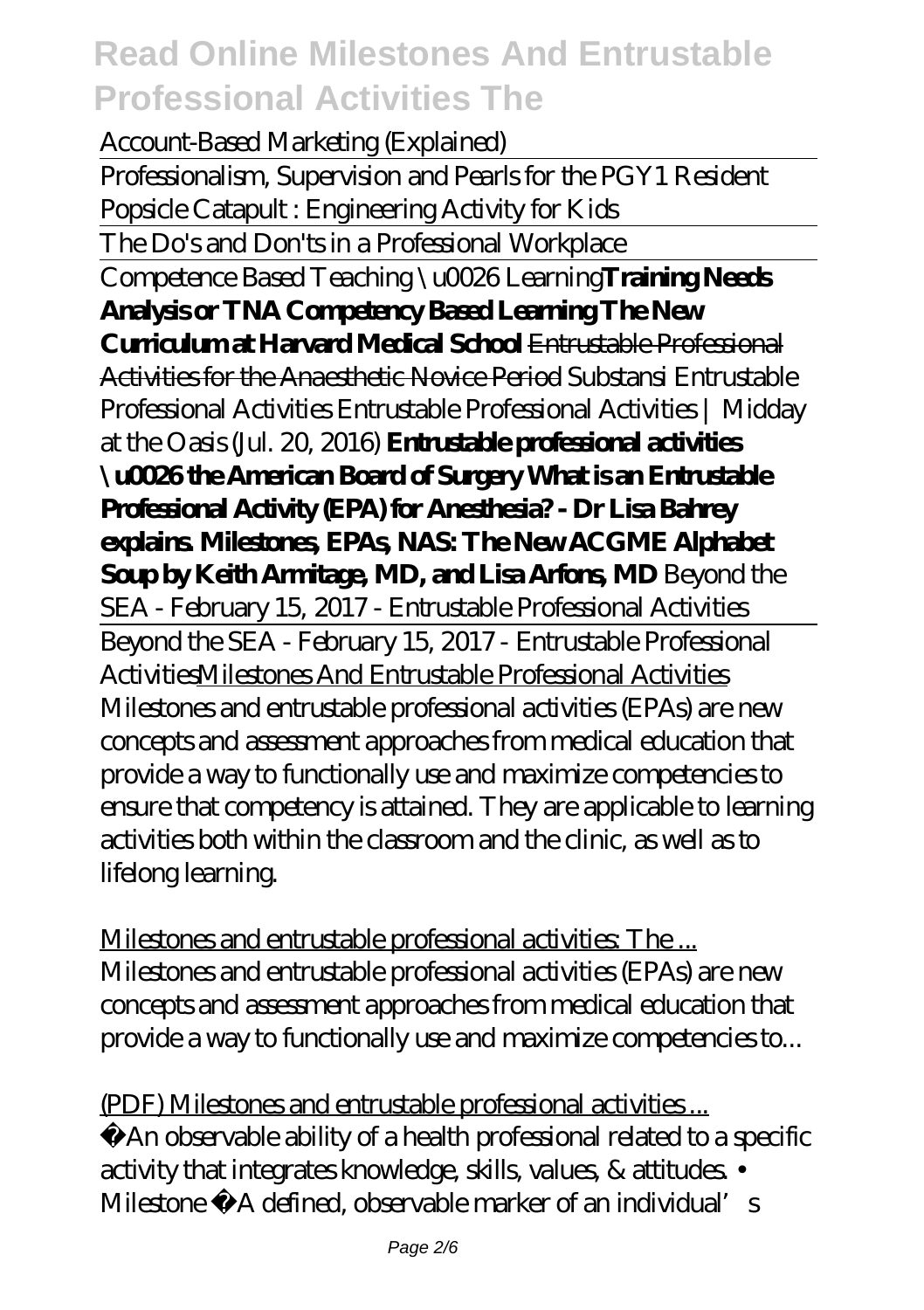ability along a developmental continuum.

Entrustable Professional Activities, Competencies and ... A milestone will characterize expectations for residents at various stages of the development of expertise in a particular competency. An entrustable professional activity (EPA) refers to a discrete clinical activity that requires the utilization and integration of various competencies and represents an activity associated with a specific clinical event.

Competencies, Milestones, and Entrustable Professional ... Entrustable Professional Activities, Sub-Competency and Milestone Framework In order to track the trajectory of acquisition of the general competencies of the Physician, the American Council on Graduate Medical Education (ACGME) launched the Milestones project in

Core Entrustable Professional Activities and Milestones ... Milestones and Entrustable Professional Activities are important components of a competency-based approach to training and assessment. The following analysis of milestones and EPA's is based on the following 2 articles: 1.

Milestones and Entrustable Professional Activities ... A milestone refers to a point along a continuum of a competency. 1 An EPA refers to a discrete clinical activity that requires the utilisation and integration of various competencies. 1 Given its...

Competencies, Milestones, and Entrustable Professional ... Entrustable professional activities that are rotation specific should be used as a starting point for linking to the competencies, subcompetencies, and the reporting milestones. Editor's Note: The online version of this article contains a Clinical Competency Committee charter, an Entrustable Professional Activity worksheet,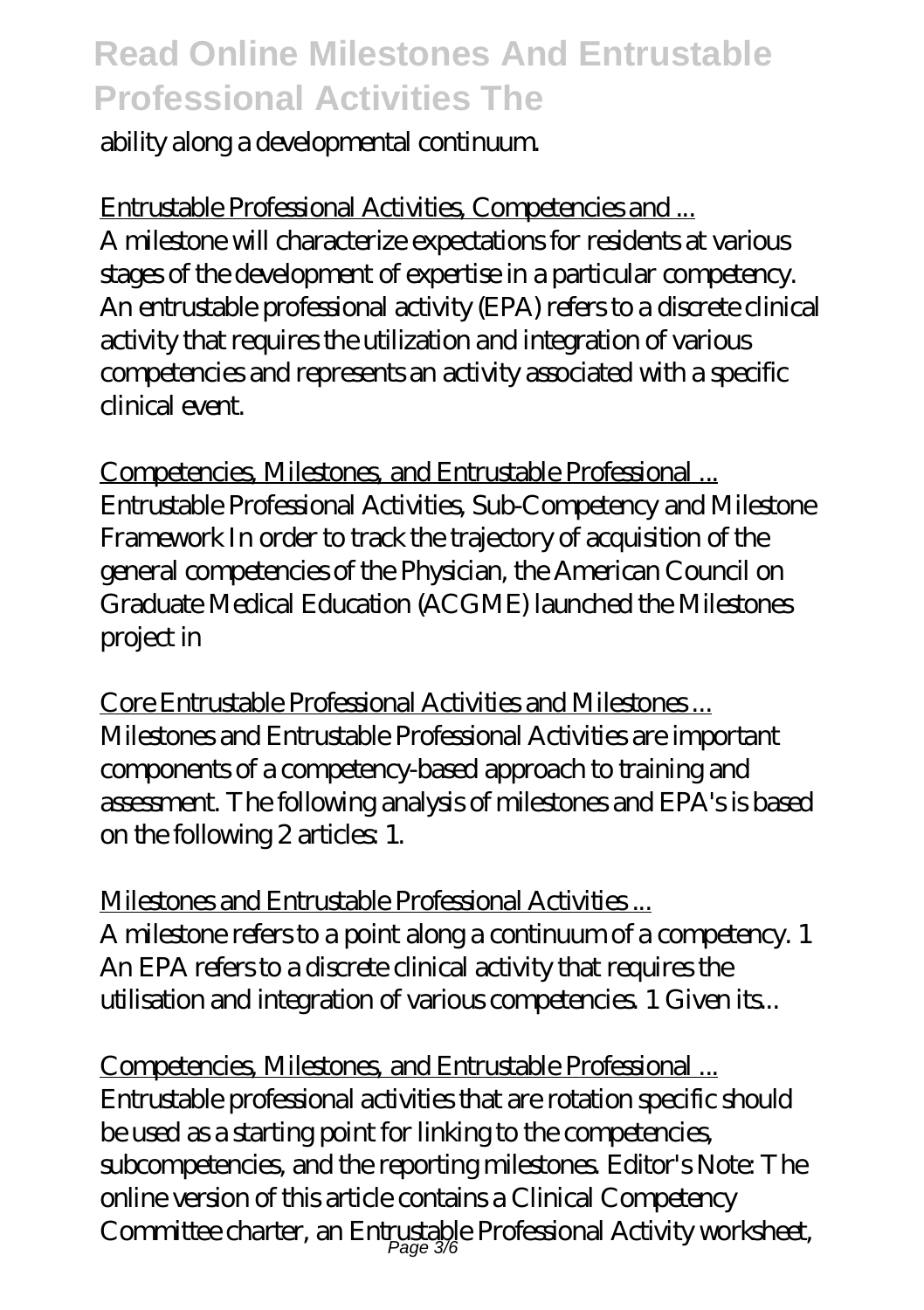#### and milestone-based assessment tools.

Use of Milestones and Development of Entrustable ... Entrustable Professional Activities (EPAs) EPAs are broad categories of activities that define the essential professional work of a discipline. With regard to residency training, EPAs define the expectations for the education of family physicians. EPAs integrate all of the core competencies, subcompetencies, and their specific milestones.

EPAs, Competencies, Subcompetencies, and Milestones Each stage has its own entrustable professional activities (EPAs) and CanMEDS milestones. A milestone is an observable marker of an individual's ability along a developmental continuum. An EPA is a task of the discipline. It can be delegated to a resident and observed by a supervisor.

EPAs and CanMEDS Milestones - The Royal College of ... Termed Observable Practice Activities (OPAs), OPAs are a collection of learning objectives as activities that must be observed in daily practice in order to form entrustment decisions. OPAs are described as small units, a number of which map to an EPA and one or more competencies and milestones.

The Next Steps in Competency-Based Medical Education ... Assessment of individual competencies through milestones can be challenging. While competencies describe characteristics of the person, the entrustable professional activities (EPAs) concept refers to work-related activities. EPAs would not replace the milestones but would be linked to them, integrating these frameworks.

Integration of Entrustable Professional Activities with ... Entrustable Professional Activities. At the 2012 APDIM Spring Conference, the AAIM Education Redesign Committee proposed a draft set of entrustable professional activities (EPAs) to help program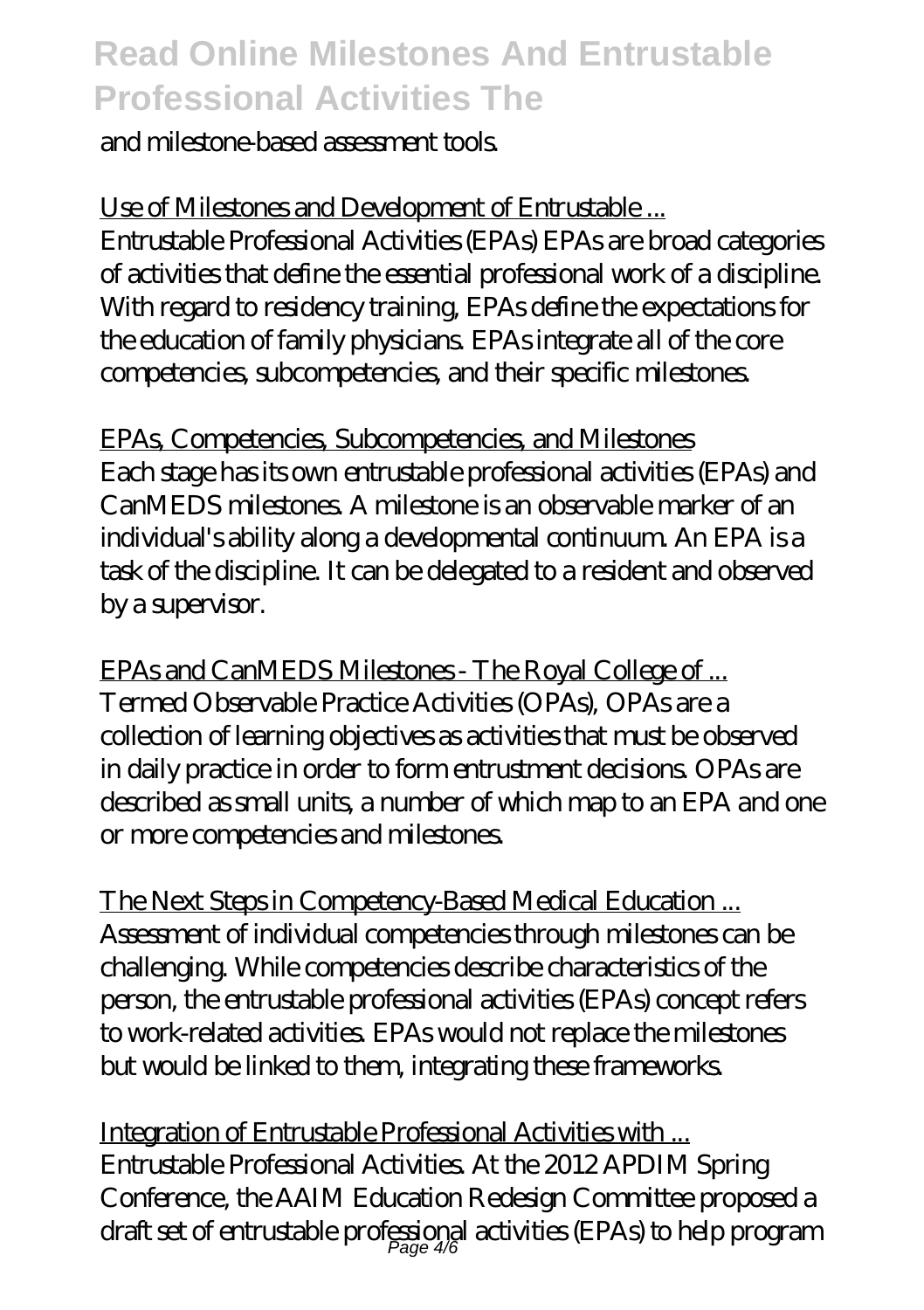directors achieve the goals of competency-based medical education. Using feedback provided by members of the AAIM community, the AAIM Education Redesign Committee revised and slightly expanded this list of EPAs to include 16 activities that constitute the core of the profession.

Milestones, EPAs, and NAS - AAIM Competency Entrustable Professional Activities Milestones  $\ldots$  2561

Competency Entrustable Professional Activities Milestones This requires that key clinical faculty develop new assessment formats such as entrustable professional activities (EPAs). Objectives: To build and develop milestone-based assessment tools supporting 5 EPAs for a hematology/oncology fellow continuity clinic, and to educate key clinical faculty regarding the Clinical Competency Committee (CCC) and the NAS.

Use of Milestones and Development of Entrustable ... As programs begin to implement the milestones, an emerging complimentary theme is the entrustable professional activity (EPA), which is a way to translate competencies into clinical practice. 4 Collectively, a set of EPAs for family medicine constitute the core clinical activities of a family physician, 5 ie, what does a family physician do in practice and how do we know a graduate is ...

#### FROM FAMILY MEDICINE MILESTONES TO ENTRUSTABLE ...

Entrustable Professional Activities (EPAs) EPAs describe the essential activities that physicians are entrusted to perform safely and effectively without supervision. They provide the context in which the competencies and milestones come to life. An example of an EPA is "provide care to a well newborn."